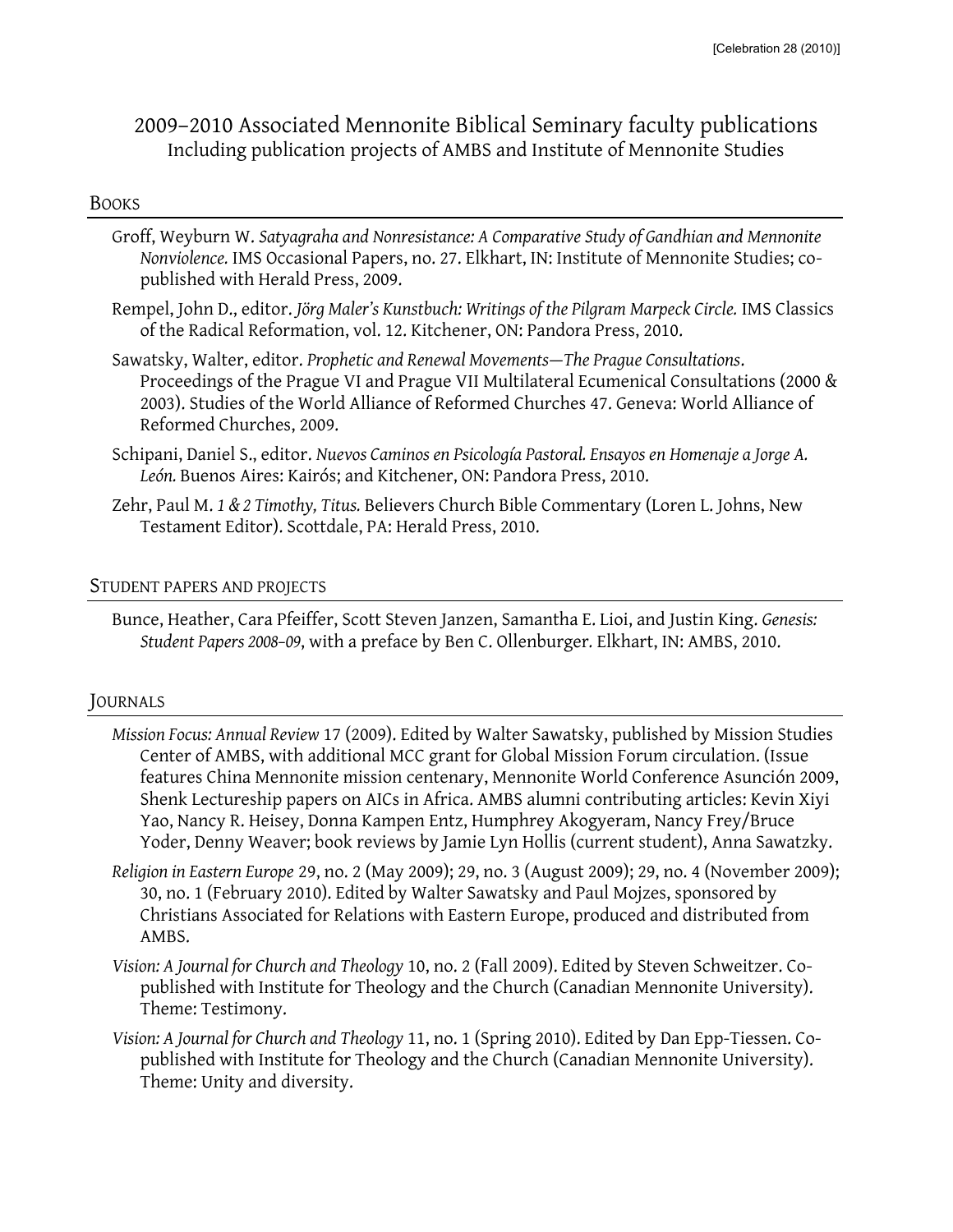#### ARTICLES AND ESSAYS

- Barrett, Lois Y. "Testimony in Anabaptist-Mennonite Theology and Practice." *Vision: A Journal for Church and Theology* 10, no. 2 (Fall 2009): 74–79.
- ———, with Susanna Barrett Mierau. "Jesus and God." In *Jesus Matters; Good News for the 21st Century,* edited by James R. Krabill and David W. Shenk, 105–14. Scottdale, PA: Herald Press, 2009.
- Brunk, George R., with Laura Lehman Amstutz. "Jesus and Creation." In *Jesus Matters; Good News for the 21st Century,* edited by James R. Krabill and David W. Shenk, 63–74. Scottdale, PA: Herald Press, 2009.
- Johns, Loren L. "Unity and Diversity in the Canon: Implications for the Church." *Vision: A Journal for Church and Theology* 11, no. 1 (Spring 2010): 74–81.
- ———. "Was 'Canon' Ever God's Will? Applying Set Theory to Canonization in the Early Church." In *Jewish and Christian Scriptures: The Function of "Canonical" and "Non-Canonical" Religious Texts*, edited by James H. Charlesworth and Lee M. McDonald, 41–45*.* Jewish and Christian Texts in Contexts and Related Studies 6. New York: T & T Clark, 2010.
- Kaethler, Andrew Brubacher. "The Practice of Reading the Other: John H. Yoder's Critical and Caricatured Portrayal of Scholasticism." In *Power and Practices: Engaging the Work of John Howard Yoder*, 47–64*.* Scottdale: Herald Press, 2009.
- Koontz, Gayle Gerber. "Speaking Prophetically" (response to one aspect of "Confessing Jesus Christ in a Religiously Plural World," a document of the Faith and Life Committee of Mennonite Church Canada). *Canadian Mennonite,* January 25, 2010, 6–7.
- ———. "Unity with Integrity: John H. Yoder's Ecumenical Theology and Practice." In *Radical Ecumenicity: Pursuing Unity and Continuity after John Howard Yoder,"* edited by John C. Nugent, 57–84. Abilene, TX: Abilene Christian University Press, 2010.

Kropf, Marlene. "Seeing the Face of God: A Place for Transformation." *Leader,* Spring 2010, 5–7.

- Miller, David B. "God in the Hands of Angry Sinners: The Misdiagnosis of Wrath and Ephesians 2." In *Peace Be with You: Christ's Benediction amid Violent Empires,* edited by Sharon L. Baker and Michael Hardin, 234–42. Telford, PA: Cascadia Publishing House, 2010.
- Ollenburger, Ben C. "Anderson, Bernhard W." In *The Encyclopedia of the Bible and its Reception*, edited by Hans-Josef Klauck et al., 94. Berlin: Walter de Gruyter, 2009.
- ———. "Theology, OT." In *New Interpreter's Dictionary of the Bible*, edited by Katharine D. Sakenfeld, 560–64. Nashville: Abingdon Press, 2009.
- Sawatsky, Walter. "John Horsch," "Frank H. Epp," and "Rodney J. Sawatsky." Short entries prepared for *Mennonitisches Lexikon*.
- ———. "Whose Mission in Whose Europe—What Is Our Witness?" *Baptistic Theologies* 2, no. 1/2 (2010). (Presented at "Mission in Orthodox Contexts" conference, February 11–12, 2009, jointly sponsored by Faculty of Theology of University of Sofia, Bulgaria; and International Baptist Theological Seminary, Prague, Czech Republic.)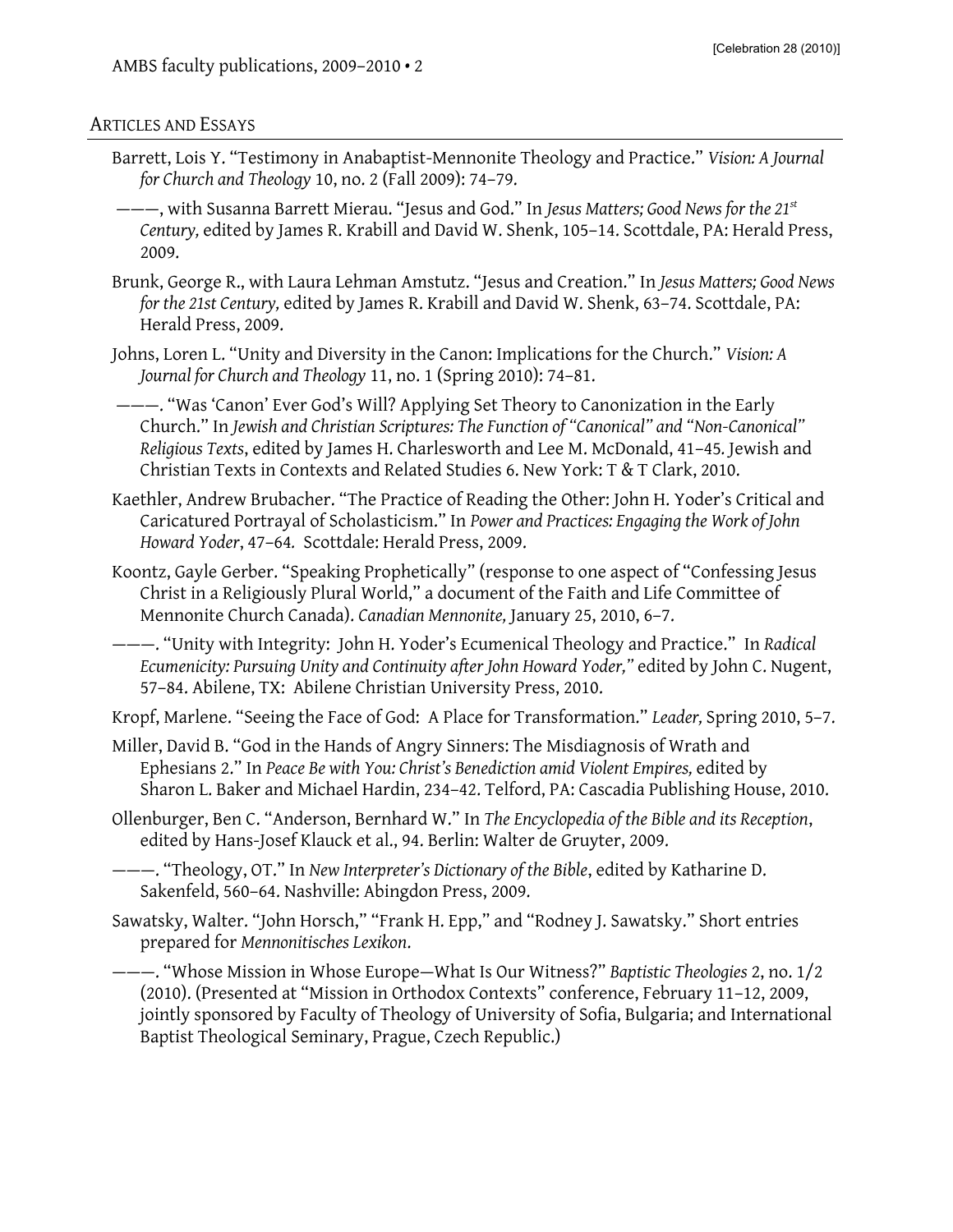- Schertz, Mary H., with Ben, Sam, and Luke Jacobs. "Jesus Our Salvation." In *Jesus Matters: Good News for the 21st Century,* edited by James R. Krabill and David W. Shenk, 157–69. Scottdale, PA: Herald Press, 2009.
- Schipani, Daniel S. "El Cuidado Pastoral como Práctica de Sabiduría." In *Nuevos Caminos en Psicología Pastoral. Ensayos en Homenaje a Jorge A. León,* edited by Daniel S. Schipani*.* Buenos Aires: Kairós, and Kitchener, ON: Pandora Press, 2010.
- ———. "Jesús y la Mujer Cananea: Cuidado Pastoral con Personas "Extrañas." In *Nuevos Caminos en Psicología Pastoral. Ensayos en Homenaje a Jorge A. León,* edited by Daniel S. Schipani*.* Buenos Aires: Kairós; and Kitchener, ON: Pandora Press, 2010.
- ———. "Un Método de Terapia Pastoral para la Pareja." In *Nuevos Caminos en Psicología Pastoral. Ensayos en Homenaje a Jorge A. León,* edited by Daniel S. Schipani*.* Buenos Aires: Kairós; and Kitchener, ON: Pandora Press, 2010.
- ———. "A Wisdom Model for Pastoral Counseling." In *Healing Wisdom: Depth Psychology and the Pastoral Ministry,* edited by Felicity B. Kelcourse, Debora van Deusen Hunsinger, and Kathleen Greider*.* Grand Rapids, MI: Eerdmans, 2010.
- Swartley, Willard M. Foreword to *Peace Be with You: Christ's Benediction amid Violent Empires,*  edited by Sharon L. Baker and Michael Hardin. Telford, PA: Cascadia Publishing House, 2010.
- ———. "Payment of Taxes Used for War." In *A Persistent Voice: Marian Franz and Conscientious Objection to Military Taxation*, edited by David R. Bassett, Steve Ratzlaff, and Tim Godshall, 57–65. Telford, PA: Cascadia Publishing House; co-published with Herald Press, 2009.
- ———, with Michael Fecher. "Jesus Triumphs over the Powers." In *Jesus Matters: Good News for the 21st Century*, edited by James R. Krabill and David W. Shenk, 89–103. Scottdale, PA: Herald Press, 2009.

## LECTURESHIPS

- Koontz, Gayle Gerber. "Righteousness and Peace Will Kiss Each Other: What about Sex and Spirituality?" and "Honoring Our Sexual Selves in the Body of Christ and for the Sake of the World." Plenary addresses at the Nurturing Healthy Sexuality Conference, Winnipeg, MB, February 6, 2010.
- Kropf, Marlene. "Wellsprings of Spiritual Leadership." Annual Runcie Lecture, Graduate Theological Foundation, South Bend, IN, May 7, 2009.
- ———. "It Was the Singing That Pulled Me In." Presentation at Washington Island Forum, Wisconsin, June 22, 2009.
- ———. "The Necessity and Wonder of Ritual." Presentation at Prairie Winds Worship Conference, Shekinah Retreat Centre, Saskatchewan, January 15, 2010.
- Sawatsky, Walter. "People Movements and Gospel Witness in the USSR"; "Evangelism by Deportation, Prison and Outside Support." Two papers presented at Pomnyi Ves Put' (Remembering the Whole Story), 3rd annual history & reconciliation conference at Donetsk Christian University, March 2009.